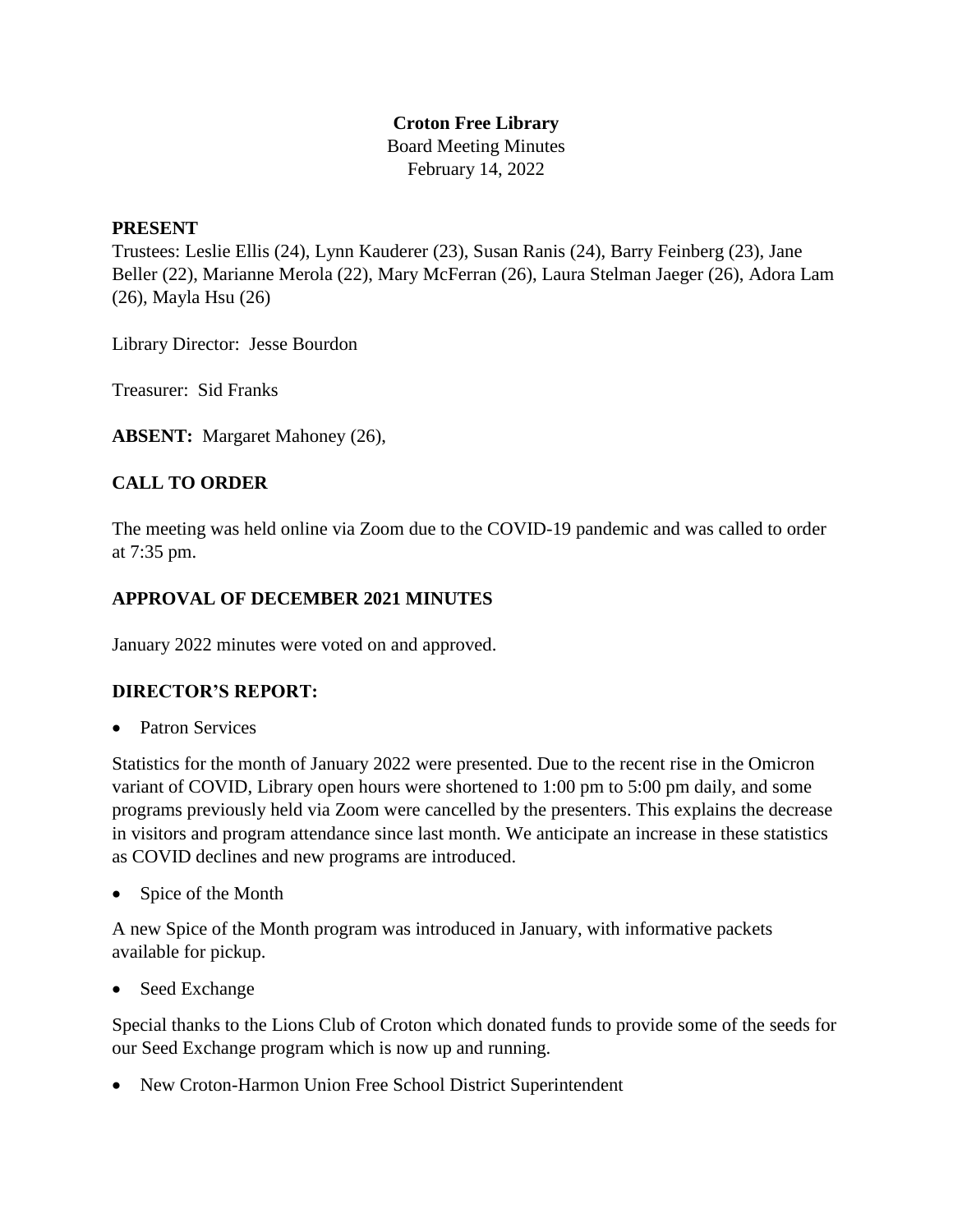The Director has finally had a chance to meet with the new CHUFSD Superintendent, Steve Walker, and is looking forward to continuing our partnership with the school district.

• Karen Zevin reelected to the Westchester Library System board

Ms. Zevin, former Croton Library Association President, has been reelected to the WLS board for a second term. Karen has been a very active member of the board and engages with the directors in her district to the benefit of both WLS and the member libraries, including Hendrick Hudson, Yorktown, and Croton.

Safety Enhancement Grant

We are in receipt of a grant from New York State in the amount of \$25,000 to be used for safety enhancement at the Library. We are in the process of seeking estimates from selected vendors which we intend to use for upgrades to our fire alarm and surveillance systems as well as improved lighting in the parking lot area.

# **TREASURER'S REPORT:**

The Monthly Budget Report for January was presented and reviewed by the Treasurer. We continue to be operating within expected budget projections. Some categories which appear to be over budget, such as medical insurance and payments to WLS, are as a result of the necessity to make single large payments, but this will be compensated over time as future months will reflect no payment. We did slightly underestimate our maintenance costs for the year but are confident that this can be balanced by other areas of the budget where we overestimated.

The monthly Check Register for January 2022 was presented. Two large expenditures were highlighted: \$12,000 for the new website, which was drawn from our capital account at Chase, and \$27,000 for our autocirculation system provided by WLS which we are now purchasing using a different payment structure. Both items were anticipated and budgeted for. The Check Register was voted on, and approved.

We have applied for and received an extension of the deadline for completing our annual tax return. The tax return and our audit report are still in the hands of our accountant. We expect to receive both in the near future.

We are sad to report that Sid Franks will be leaving his position as Library Treasurer at the end of this fiscal year. He has agreed, however, to continue to be a member of the Finance Committee and our current Chairman, Barry Feinberg, has agreed to assume the role of Treasurer after formal approval by the Board at the Annual Meeting in the spring.

# **COMMITTEE REPORTS:**

Finance Committee:

Barry has introduced a plan to have the Finance Committee meet before each monthly Board meeting order to review the Monthly Budget and Check Register and then to recommend to the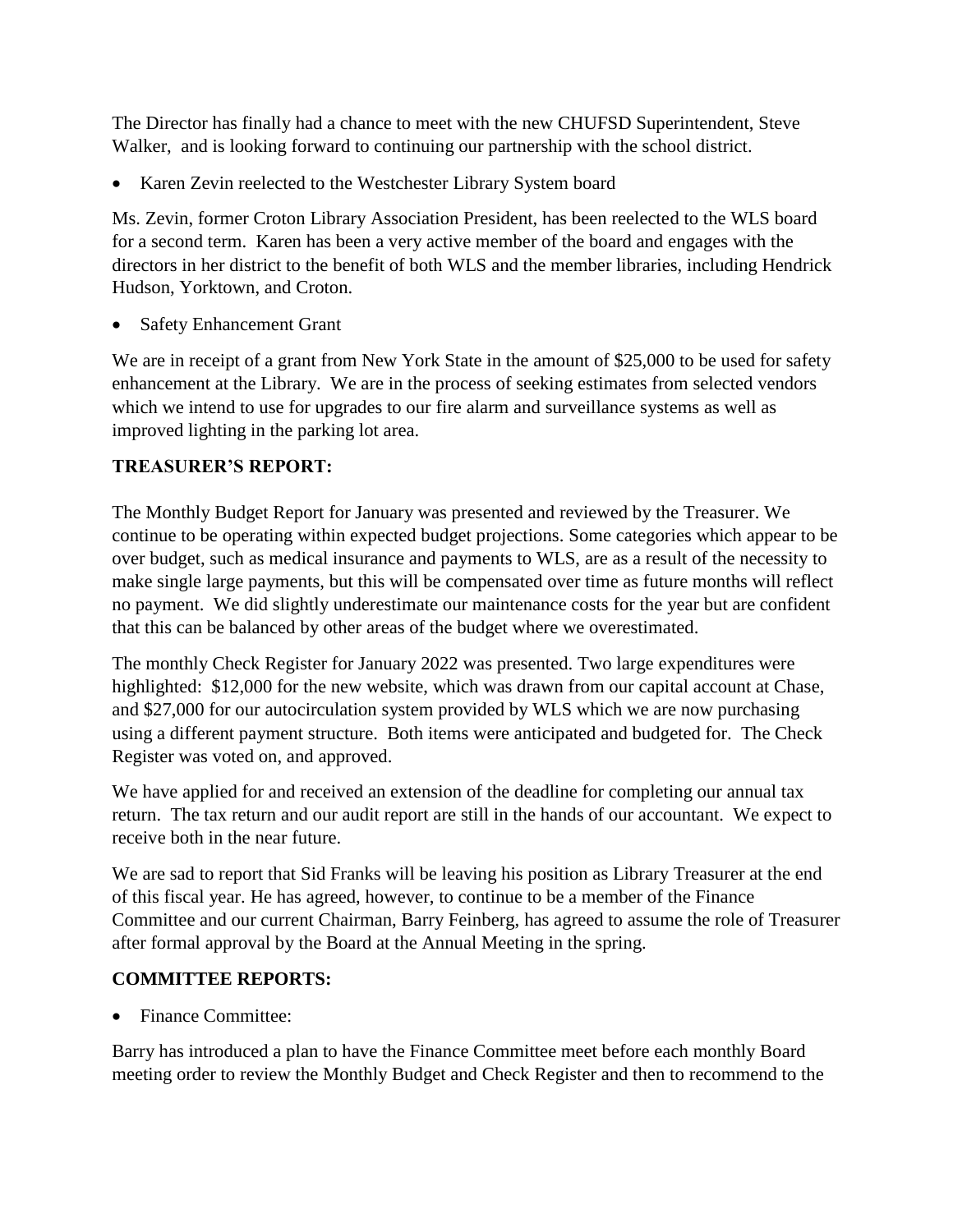Board that these documents be approved, or to highlight any issues that the Board may need to discuss. He anticipates that this will result in time saved at Board meetings.

It was brought to the Board's attention that, in order for an individual to make trades or take other actions in our investment accounts at Vanguard, it is required by law that the individual be named in a Resolution of the Board.

A Resolution to approve Leslie Ellis, Barry Feinberg, and Sid Franks as signatories to our account at Vanguard was made, seconded, and approved unanimously.

Buildings and Grounds

The Committee is recommending that we contract with the firm of Butler Rowland Mays Architects to perform a site visit, prepare initial suggestions for a possible redesign, and to present these ideas to the Board in a Zoom meeting. The Board voted to approve this recommendation.

Art Committee

Our current artist, Ellen Elchlepp, will continue to show her work in the Ottinger Room until the end of the month. A reception for our next artist, Christine Knowlton will be held on Sunday, February 27 from 2:00-4:00. All are encouraged to attend.

• Croton Reads

The committee has completed its planning for the event to be held on March 19 and 27, and the book, Major Pettigrew's Last Stand by Helen Simonson, has been announced on the Website. Final decision on whether it will be possible to hold this program live will be made at a later date. More publicity will follow. All board members are encouraged to submit questions to be presented to the author during the interview and additionally to submit "How we met" stories, some of which will be read at the event.

Long-Range Planning

Next task for the LRP committee will be to review and upgrade our many Policy Statements which we plan to address one at a time. The committee met and decided to address the Collection Development Policy first. A first draft was presented and we anticipate that a final draft of the policy will be available for the Board to approve at the next meeting.

Safety Committee

The Library continues to follow NY State and CDC recommendations and regulations in regards to masking and vaccination requirements. New library hours have been instituted to safeguard both staff and public.